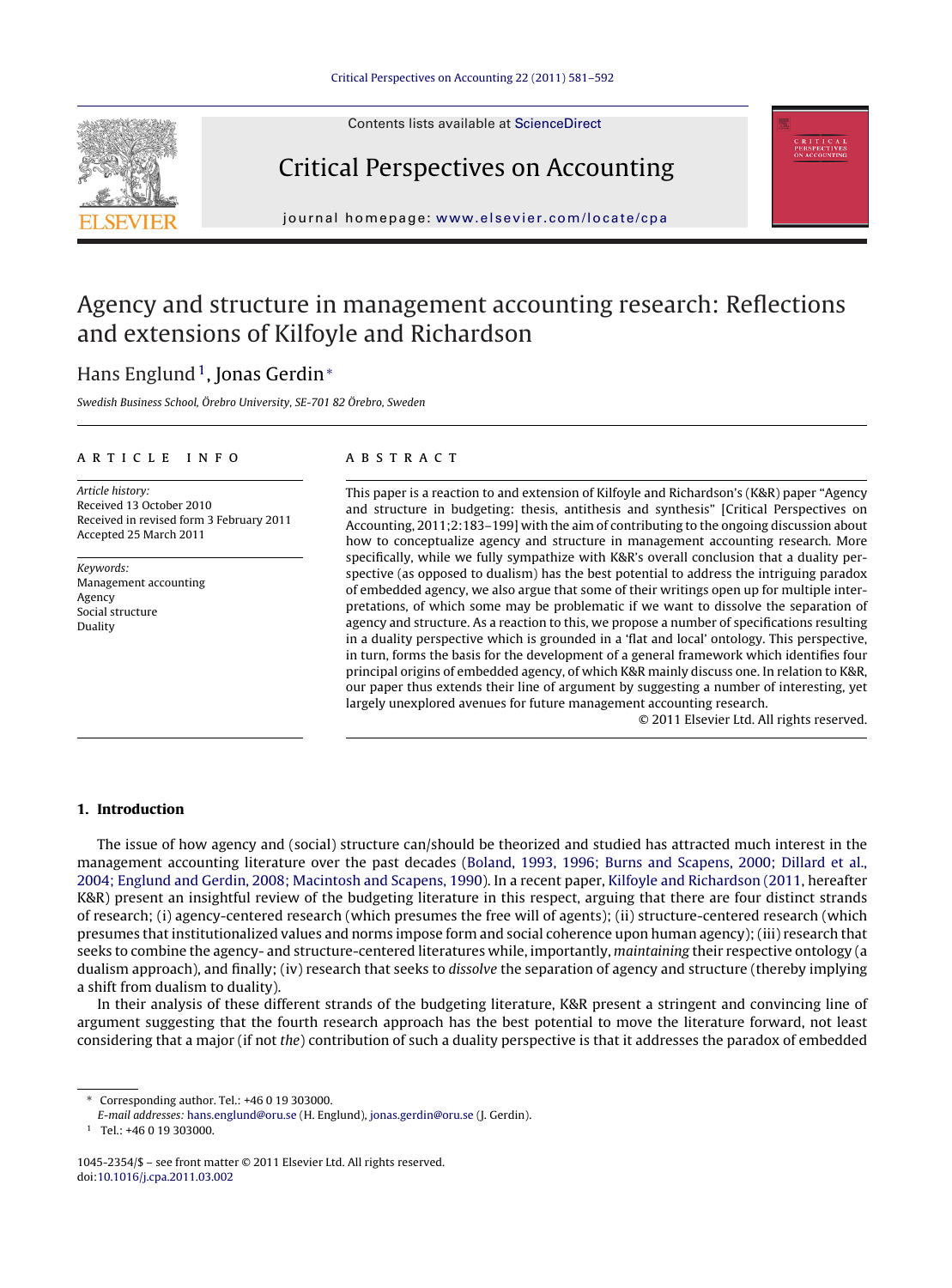agency. That is, unlike both agency-centered and structure-centered approaches, it can help us understand how agents may come to reflect on and change social structure (and practices) when their intentions, interpretations and actions are all largely conditioned by this very structure.

Interestingly, K&R also identify and discuss a number of mechanisms that enhance our understanding of how such embedded agency may come about. For example, they highlight the role of institutional entrepreneurs who may skillfully exploit contradictions inherent in structures. They also propose that local variations in practices may first become 'protoinstitutions' and later expand into the broader institutional environment.

However, while we certainly appreciate their ideas of how to understand embedded agency, we see a large potential for systematization and extension of the points made in their paper, and also think that several issues would benefit from further discussion and reflection. More precisely, we think that their ideas about how embedded agency may come about are somewhat scattered (which is perfectly understandable since their paper did not seek to present a comprehensive and coherent framework). We also find that some of their discussions about the theoretical foundation of embedded agency – i.e. the notion of 'duality of structure' – leave the reader with a feeling of equivocality as to what this core notion means and implies. On this basis, the purpose of this paper is twofold, namely, to reflect upon some of their reasoning about the duality of structure, and based on these reflections, extend their ideas by proposing a somewhat different and more comprehensive framework for theorizing how embedded agents may come to change (management accounting) practices across time.

The structure of the paper is as follows. In the next section, we discuss some of K&R's writings concerning the key notions of social structure and duality of structure, respectively. After that, we present our framework which elaborates on, synthesizes and extends K&R's ideas of how embedded agency may come about. In the final sections, we summarize our findings and propose a number of implications and avenues for future management accounting research, before rounding off with the conclusions.

#### **2. Some reflections on K&R's duality perspective**

As we see it, there are several arguments in the K&R paper which trigger reflections from a duality perspective. Of course, what is recognized as ambiguous or even as contradictory depends upon how one views the notion of duality in the first place. And as K&R explicitly point out, there are several, potentially conflicting approaches in the literature. Accordingly, the aim of the following discussion is by no means to pinpoint any 'flaws' in their reasoning. Rather, the two reflections made below help to identify the potential borders of what we below will refer to as a 'flat and local' duality perspective. This duality perspective, in turn, constitutes the theoretical foundation of the synthesizing framework for analyzing embedded agency sketched in Section [3](#page--1-0) below.

#### 2.1. Reflection one: the meaning of social structure

Our first reflection concerns the potentially diverging meanings of the notion of social structure in K&R's paper. In particular, we find two issues worthy of discussion. The first issue is manifested in and through K&R's discussion about organizational routines. For example, with reference to [Burns](#page--1-0) and Scapens' (2000) distinction between 'routine' and 'practice', they argue:

"A routine is the standard form of an action such as may be coded in standard operating procedures or budget schedules. A practice is the situated acting out of a routine. The distinction allows for random and strategic variation in practices regardless of the content of the routines. Routines then reflect how practices should work "in principle" and provide normative bases for critique and sanction but do not absolutely constrain agents." (p. 193)

As we see it, these writings suggest at least two possible interpretations. The first is that budget routines – as a "standard form of action" which reflect "how practices should work in principle" – represent the formal statements and guidelines that are typically encoded in budget manuals and schedules (which, if we understand [Burns](#page--1-0) [and](#page--1-0) [Scapens](#page--1-0) [\(2000,](#page--1-0) [p.](#page--1-0) [6\)](#page--1-0) correctly, is what they term 'rules', i.e. "the formally recognized way in which 'things should be done'."). If routines are interpreted in this way, we understand how we as researchers may observe "variation in practices regardless of the content of the routines" [\(K&R,](#page--1-0) [p.](#page--1-0) [193,](#page--1-0) emphasis added). The argument is that, for whatever reason, the guiding principles which budgetees draw upon during daily work are not the same as those formally stipulated in budget manuals and handbooks (see e.g. [Burns](#page--1-0) [and](#page--1-0) [Scapens,](#page--1-0) [2000;](#page--1-0) [Lukka,](#page--1-0) [2007\).](#page--1-0)

The other interpretation of K&R's statement is that routines represent these guiding principles per se (which may or may not have been codified in formal documents). And, as such principles typically are general in character (cf. [Giddens,](#page--1-0) [1984\),](#page--1-0) they may be drawn upon in different ways in different situations. Accordingly, we may expect to find "random and strategic variation in practices" (see also Section [3](#page--1-0) below for an in-depth discussion on this issue).

In our view, these two possible connotations of budgeting routines have very different theoretical implications. The first-mentioned interpretation (routines as formalized and documented budgeting procedures) suggests that routines are